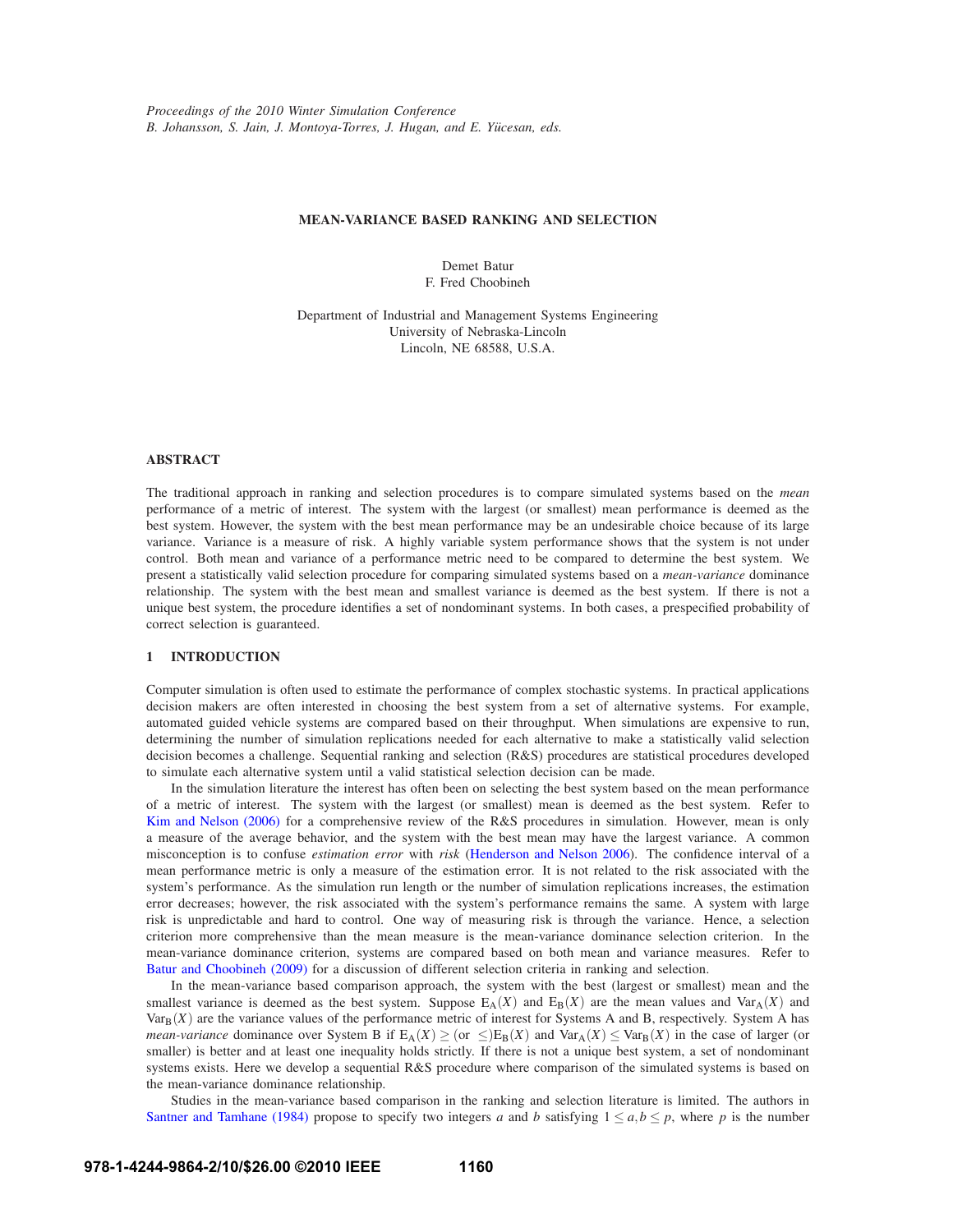of alternative systems. A system with a mean value among the *a* largest ones and variance among the *b* smallest ones is defined as a *good* system. The objective is to select the system with the largest mean from the set of good systems if the set is nonempty.

In the proposed mean-variance dominance R&S procedure, the mean and variance comparison tests are performed simultaneously, and sampling is sequential. When a system is detected to be inferior to another system based on both mean and variance measures, that system is eliminated. However, if one system is detected to be better based on the mean but worse based on the variance to another system, then the two systems are declared nondominant.

Although there are many single-objective R&S procedures in the literature for mere mean-based or variance-based comparison, they cannot be simply combined to rank systems based on the mean-variance dominance relationship. In those single-objective procedures if two systems have close performance, one is randomly selected as the best one. However, in the mean-variance dominance approach if two systems have close performance (are in the indifference zone) based on the mean (or variance) measure, they are declared indifferent based on that measure, and the selection decision is made based on the variance (or mean) measure.

The proposed mean-variance R&S procedure compares *K* systems. The procedure recommends a set of systems which may include one or more systems. If the number of systems in the resulting set is one, then that system is declared the *best* system based on the mean and variance measures with a prespecified probability of correct selection (PCS). However, if there are more than one system in the set, then those systems are declared *nondominant* based on both measures, again with a prespecified PCS.

In the proposed procedure it is assumed that the simulation output from each system are independent and identically distributed (IID) and normal. This assumption does not hold in general; however, approximately IID normal data can be obtained through appropriately batched output data or sample averages of independent replications.

In Section 2 the mean-variance based selection (MVS) procedure is presented followed by experiments in Section 3 and conclusion in Section 4.

## **2 METHODOLOGY**

The problem is to compare  $K$  systems through simulation. The focus is on the comparison of the simulated systems based on both the mean and variance of the performance metric of interest. Let the unknown mean and variance values of the performance metric of the *K* systems be  $\mu_1, \mu_2, \ldots, \mu_K$  and  $\sigma_1^2, \sigma_2^2, \ldots, \sigma_K^2$ , respectively. Without loss of generality it is assumed that a *larger* mean performance value is better. Under the mean-variance dominance criterion if two systems have the same variance values but different mean values, then the system with the larger mean is better than the other. Similarly if two systems have the same mean values but different variance values, then the system with the smaller variance is better than the other. Two systems are nondominant if they have the same mean and variance values or one system has a larger mean while the other has a smaller variance. Finally, a system that has larger mean but smaller variance than all the other systems is the best system.

Let  $X_{i\ell}$ ,  $i = 1, 2, \ldots, K$ ,  $\ell = 1, 2, \ldots$  be the  $\ell$ th observation from the simulation of system *i*. We assume that the simulation output data of each system are IID normal with mean  $\mu_i$  and variance  $\sigma_i^2$ , for  $i = 1, 2, ..., K$ ,

$$
\{X_{i\ell}:\ell=1,2,\ldots\}\stackrel{\text{IID}}{\sim} \text{Normal}(\mu_i,\sigma_i^2).
$$

Also, it is assumed that systems are simulated independently.

Since it is not possible to establish dominance with complete certainty with a finite number of simulated observations, indifference-zone parameters are introduced for both the mean and variance measures. The mean indifference-zone parameter is denoted by  $\delta$ ; it is the smallest practical difference worth detecting between the mean measures of two systems. The mean indifference-zone parameter used here has a slightly different functionality than the indifference-zone parameter used in mean-based R&S procedures in the literature. In a mean-based R&S procedure the decision maker wants to decide if the mean measure of one system is larger than that of another system, i.e.,  $\mu_1 > \mu_2$  or  $\mu_1 < \mu_2$ . If the mean values are within the indifference-zone range, i.e.,  $|\mu_1 - \mu_2| < \delta$ , then selection of either system is considered a correct selection. However, in the mean-variance dominance approach presented here, the decision maker wants to decide if

$$
\mu_1 > \mu_2
$$
,  $\mu_1 = \mu_2$ , or  $\mu_1 < \mu_2$ .

This way if two systems are indifferent based on the mean measure, the dominant system is determined based on the variance measure.

By utilizing the indifference-zone parameter if  $0 < \mu_1 - \mu_2 < \delta$ , then both  $\mu_1 > \mu_2$  and  $\mu_1 = \mu_2$  decisions are considered correct. Similarly, if  $-\delta < \mu_1 - \mu_2 < 0$ , then  $\mu_1 = \mu_2$  and  $\mu_1 < \mu_2$  decisions are considered correct. On the other hand, if  $\mu_1 - \mu_2 \ge \delta$ , then  $\mu_1 > \mu_2$  is the only correct decision. Similarly, if  $\mu_1 - \mu_2 \le -\delta$ , then  $\mu_1 < \mu_2$  is the only correct decision.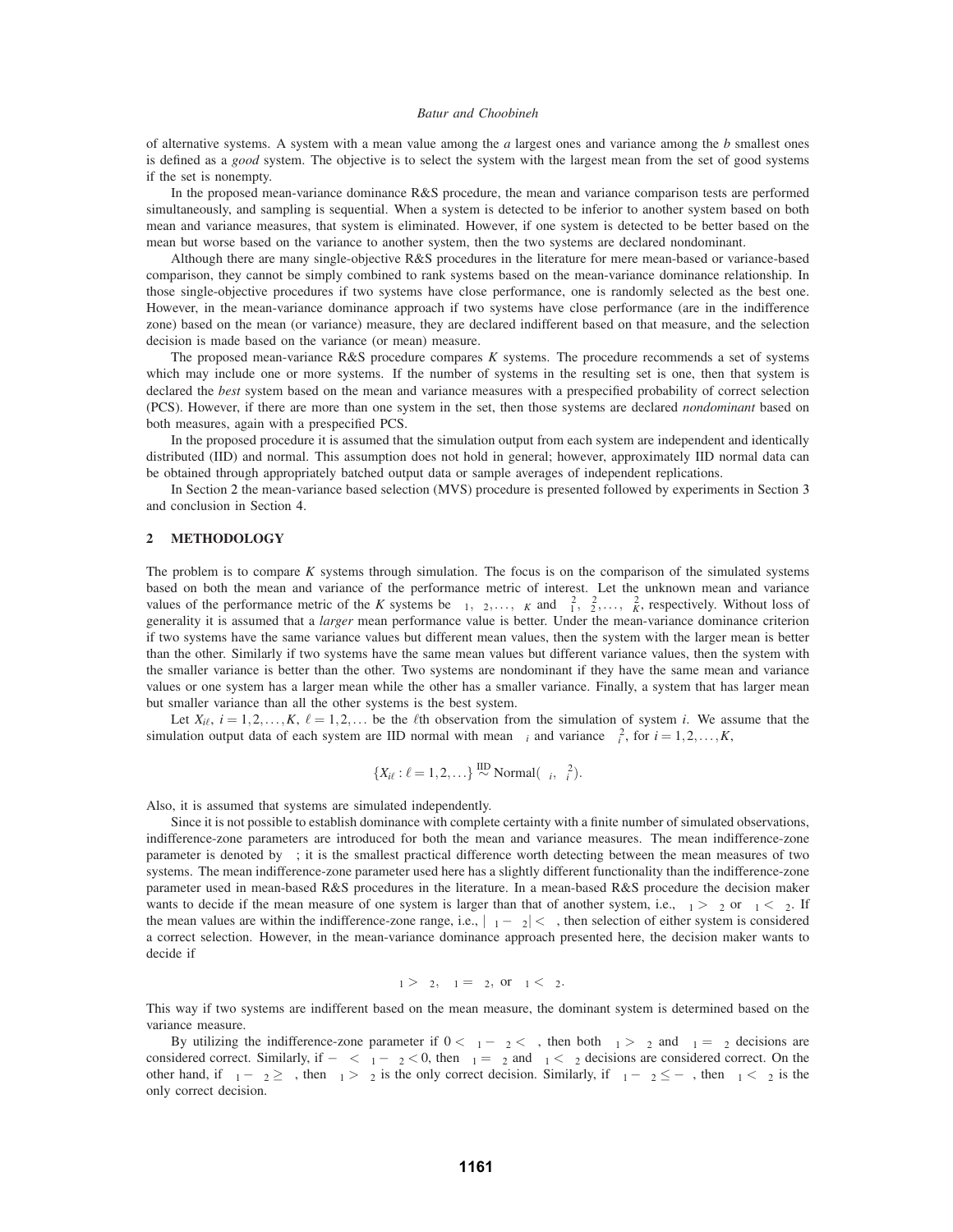The indifference-zone parameter for the ratio of variances is denoted by  $R^2$  where  $R > 1$ . It is the smallest practical ratio worth detecting in the ratio of the variances of two systems. The decision maker wants to decide if

$$
\sigma_1^2/\sigma_2^2 > 1
$$
,  $\sigma_1^2/\sigma_2^2 = 1$ , or  $\sigma_2^2/\sigma_1^2 > 1$ .

If  $1 < \sigma_1^2/\sigma_2^2 < R^2$ , then both  $\sigma_1^2/\sigma_2^2 > 1$  and  $\sigma_1^2/\sigma_2^2 = 1$  decisions are considered correct. However, if  $1 < \sigma_2^2/\sigma_1^2 < R^2$ , then  $\sigma_2^2/\sigma_1^2 > 1$  and  $\sigma_1^2/\sigma_2^2 = 1$  decisions are considered correct. If  $\sigma_1^2/\sigma_2^2 \ge R^2$ , then  $\sigma_1^2/\sigma_2^2 > 1$  is the only correct decision. The same holds for the  $\sigma_2^2/\sigma_1^2$  ratio.

In the proposed selection procedure, comparison of simulated systems based on the mean and variance measures are performed simultaneously. For each pairwise comparison based on the mean measure, a three-way hypothesis test is performed. The null hypothesis is the equivalence of the mean measures, i.e.,  $H_0^{\mu}$ :  $\mu_1 - \mu_2 = 0$ . The alternative hypotheses are one mean measure being strictly greater than the other mean measure, i.e.,  $H_1^{\mu}$ :  $\mu_1 - \mu_2 > 0$  and  $H_2^{\mu}$ :  $\mu_1 - \mu_2 < 0$ . A similar three-way hypothesis test is performed for the ratio of the variances, i.e.,  $H_0^{\sigma}$ :  $\sigma_1^2/\sigma_2^2 = 1$ ,  $H_1^{\sigma}$ :  $\sigma_1^2/\sigma_2^2 > 1$ , and  $H_2^{\sigma}$ :  $\sigma_2^2/\sigma_1^2 > 1$ .

Rejection of the null hypothesis when it is true is called a type I error. The three-way hypothesis test is developed such that the probability of committing a type I error is at least  $\alpha$ , and  $\alpha$  is distributed between the two alternatives, i.e., Pr(Accepting  $H_1|H_0$  is true)  $\leq \alpha/2$  and Pr(Accepting  $H_2|H_0$  is true)  $\leq \alpha/2$ . Nonrejection of the null hypothesis when it is false is called a type II error. The three-way hypothesis test is developed such that the probability of committing a type II error is at least  $\beta$ , i.e., Pr(Do not reject  $H_0|H_0$  is false)  $\leq \beta$ .

In general, in hypothesis testing the user has control over the type I error; however, the type II error is uncontrollable. The user can decrease both errors by increasing the number of observations, but it is not possible to control the probability of committing a type II error unless a specific alternative hypothesis exists. Here in order to be able to control the probability of committing a type II error, the alternative mean hypotheses are transformed into  $H_1^{\mu}$ :  $\mu_1 - \mu_2 \ge \delta$  and  $H_2^{\mu}$ :  $\mu_1 - \mu_2 \leq -\delta$ , where  $\delta$  is the mean indifference-zone parameter. According to the transformed three-way test, if the difference between the mean measures is larger than the indifference-zone value  $\delta$ , the test detects the true difference selecting the correct alternative hypothesis with a probability of at least  $1-\beta$ . For example, if  $\mu_1 - \mu_2 \ge \delta$ , then the decision is  $H_1^{\mu}$ :  $\mu_1 - \mu_2 > 0$  with a probability of at least  $1 - \beta$ . However, if the difference between the mean measures is in the range of 0 to  $\delta$ , the test detects the true difference selecting the correct alternative hypothesis or fails to reject the null hypothesis with a total probability of at least  $1-\alpha$ . For example, if  $0 < \mu_1 - \mu_2 < \delta$ , then the decision will be  $H_0^{\mu}$ :  $\mu_1 = \mu_2$  or  $H_1^{\mu}$ :  $\mu_1 - \mu_2 > 0$  with a total probability of at least  $1 - \alpha$ .

Similarly the alternative variance hypotheses are transformed into  $H_1^{\sigma}$  :  $\sigma_1^2/\sigma_2^2 \ge R^2$  and  $H_2^{\sigma}$  :  $\sigma_2^2/\sigma_1^2 \ge R^2$  where  $R^2 > 1$  is the variance indifference-zone parameter. Similar to the mean measure if the ratio of the variances is larger than  $R^2$ , the test detects the correct alternative hypothesis with a probability of at least  $1 - \beta$ . For example if  $\sigma_1^2 / \sigma_2^2 \geq R^2$ , then the decision is  $H_1^{\sigma}$ :  $\sigma_1^2/\sigma_2^2 > 1$  with a probability of at least  $1 - \beta$ . However, if the ratio of the variances is in the range of 1 to  $R^2$ , then the test detects the true ratio selecting the true alternative hypothesis or fails to reject the null hypothesis with a total probability of at least  $1 - \alpha$ . For example, if  $1 < \sigma_1^2/\sigma_2^2 < R^2$ , then the decision is  $H_0^{\sigma}$ :  $\sigma_1^2/\sigma_2^2 = 1$  or  $H_1^{\sigma}$ :  $\sigma_1^2/\sigma_2^2 > 1$  with a total probability of at least  $1 - \alpha$ .

Paulson (1964) presents sequential procedures for testing the three-way mean and variance tests presented above. These tests are shown to satisfy the prespecified probability of committing type I and II errors, i.e.,

$$
\Pr(\text{Do not reject } H_0^{\mu} \mid |\mu_1 - \mu_2| \ge \delta) \le \beta,
$$
\n
$$
\Pr(\text{Accept } H_1^{\mu} \mid \mu_1 - \mu_2 = 0) \le \alpha/2,
$$
\n
$$
\Pr(\text{Accept } H_2^{\mu} \mid \mu_1 - \mu_2 = 0) \le \alpha/2.
$$

In the comparison of *K* systems for each measure,  $K(K-1)/2$  pairwise comparisons are performed. The probability of committing type I or II errors for each pairwise comparison and measure is set to  $\alpha/[K(K-1)]$  in the procedure. This assures that the overall probability of selecting the correct set of nondominant systems is at least  $1-\alpha$ .

The proposed mean-variance based selection (MVS) procedure is presented in Figure 1. In the Setup step, the parameters of the procedure are specified: i) the probability  $1-\alpha$  of correctly selecting the set of nondominant systems and ii) the indifference-zone parameter  $\delta$  for the mean and  $R^2$  for the variance. Set *I* is the set of nondominated systems; it initially includes all  $K$  systems. Set  $N$  is the set of pairs of nondominant systems; it is initially an empty set. The probability of committing type I or II error  $\alpha_K$  for each test is set to  $\alpha/[K(K-1)]$ . The constant parameter *d* for the mean test and the constant parameter  $\lambda$  for the variance test are determined based on  $\delta$  and *R*, respectively. Finally, the initial sample size  $n_0$  is determined from  $\alpha_K$  and  $\lambda$ .

In the Initialization step,  $n_0$  observations are generated from every system  $i \in I$ , and the number of replications *r* is set to  $n_0$ . In the Calculation step, the following statistics are calculated. The sample mean and variances are calculated for every system *i* ∈ *I*. The sample variance of the differences are calculated for every pair of systems *i*, *j* ∈ *I*, *i*  $\neq$  *j*. The  $a_{ij}(r)$  and  $b_{ij}(r)$  statistics are calculated for the mean hypothesis tests, and the  $u_{ij}(r)$  and  $v_{ij}(r)$  statistics are calculated for the variance hypothesis tests. In the Decision step, decisions of the hypothesis tests for each pair of systems are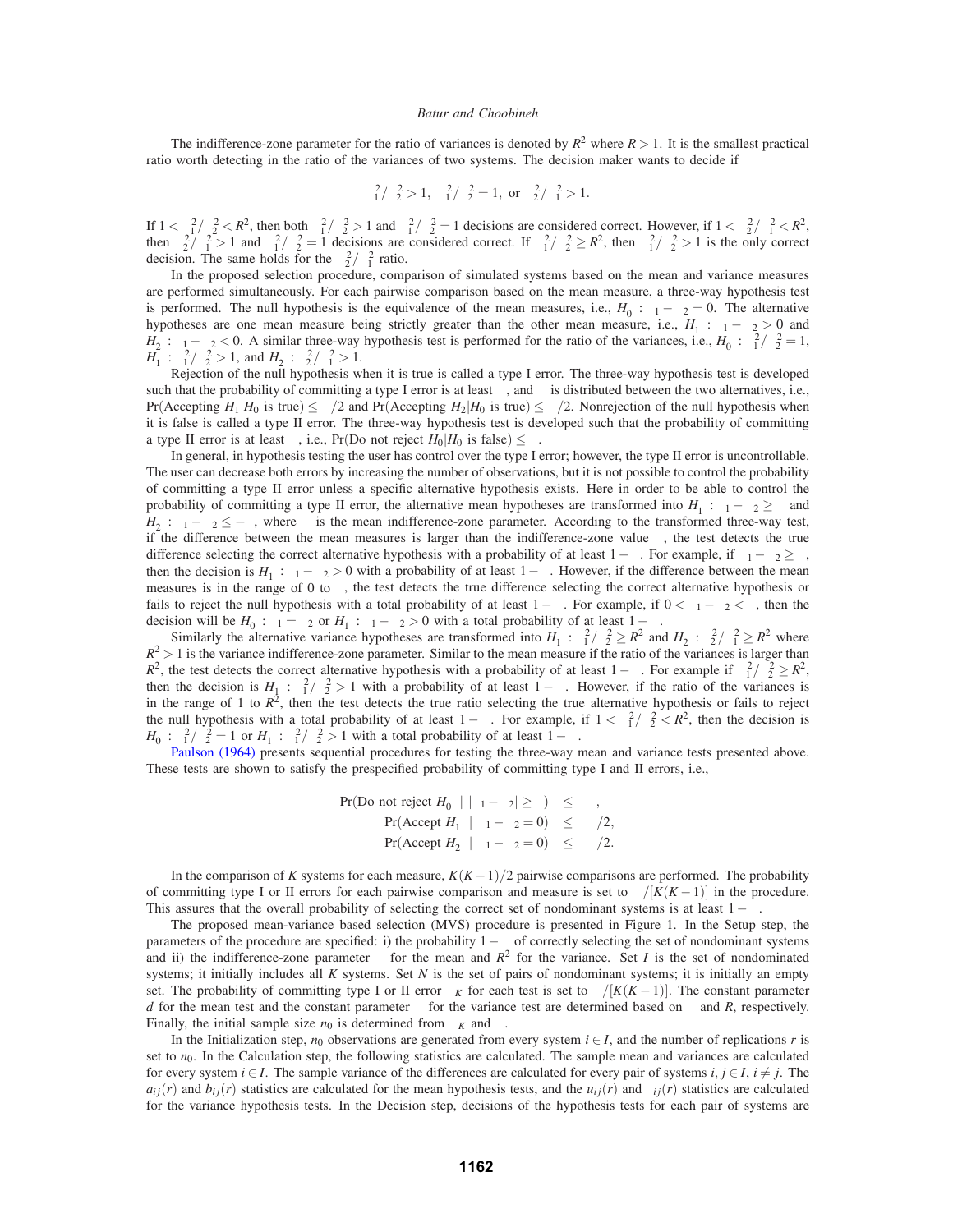#### **Procedure MVS**

**Setup**: Set the probability of selecting the correct set of nondominant systems to  $1-\alpha$ . Specify the mean indifference-zone parameter  $\delta$  and the variance indifference-zone parameter  $R^2$ . Define *I* as the set of initial *K* systems. Define *N* as the set of pairs of nondominant systems, and set  $N = \emptyset$ . Set the probability of committing type I or II errors for each three-way hypothesis test to  $\alpha_K = \alpha/[K(K-1)]$ . Set parameter *d* for the mean test to 3 $\delta$ /8 and parameter  $\lambda$  for the variance test to 1+(0.7)(*R*−1). Set the initial sample size  $n_0$  to  $\left[1 - \ln(\alpha_K)/\ln(\lambda)\right] + 1$ .

**Initialization:** Generate  $n_0$  observations from each system  $i \in I$ . Set the number of replications *r* to  $n_0$ .

**Calculation:** For every *i* ∈ *I* calculate the sample means  $\bar{X}_i(r) = (1/r) \sum_{\ell=1}^r X_{i\ell}$  and the sample variances  $S_i^2(r) = (1/(r-1))\sum_{\ell=1}^r (X_{i\ell} - \bar{X}_i(r))^2$ . For every  $i, j \in I, i \neq j$ , calculate the sample variance of the differences

$$
S_{ij}^{2}(r) = \frac{1}{r-1} \sum_{\ell=1}^{r} [X_{i\ell} - X_{j\ell} - (\bar{X}_i(r) - \bar{X}_j(r))]^{2}.
$$

For the comparison of the means of system pairs  $i, j \in I, i \neq j$ , calculate

$$
a_{ij}(r) = rd + \frac{S_{ij}^2(r) \left[ (2/\alpha_K)^{\frac{2}{r-1}} - 1 \right] (r-1)}{4d} \text{ and } b_{ij}(r) = r(\delta - d) - \frac{S_{ij}^2(r) \left[ (1/\alpha_K)^{\frac{2}{r-1}} - 1 \right] (r-1)}{4d}.
$$

For the comparison of the variances of system pairs  $i, j \in I, i \neq j$ , calculate

$$
u_{ij}(r) = \frac{\lambda\left(S_i^2(r)/S_j^2(r)\right)\left(\lambda - \alpha_K^{\frac{1}{p-1}}\right)}{\left(\lambda \alpha_K^{\frac{1}{p-1}} - 1\right)} \text{ and } v_{ij}(r) = \frac{\left[S_i^2(r)/S_j^2(r)\right]\left[\lambda - \left(2/\alpha_K\right)^{\frac{1}{p-1}}\right]}{\lambda\left[\lambda\left(2/\alpha_K\right)^{\frac{1}{p-1}} - 1\right]}.
$$

**Decision:** For every  $i, j \in I, i \neq j$ : If  $-b_{ij}(r) < \sum_{\ell=1}^{r} (X_{i\ell} - X_{j\ell}) < b_{ij}(r)$ , decide  $μ_i = μ_j$ . If  $\sum_{\ell=1}^r (X_{i\ell} - \overline{X}_{j\ell}) > a_{ij}(r)$ , decide  $\mu_i > \mu_j$ . If  $\sum_{\ell=1}^r (X_{i\ell} - X_{j\ell}) < -a_{ij}(r)$ , decide  $\mu_i < \mu_j$ . If  $u_{ij}(r) < R^2$  and  $u_{ji}(r) < R^2$ , decide  $\sigma_i^2 = \sigma_j^2$ . If  $r > \lfloor 1 - \ln(\alpha_K/2)/\ln(\lambda) \rfloor$  and  $v_{ij}(r) > 1$ , decide  $\sigma_i^2 > \sigma_j^2$ . If  $r > \lfloor 1 - \ln(\alpha_K/2)/\ln(\lambda) \rfloor$  and  $v_{ji}(r) > 1$ , decide  $\sigma_i^2 < \sigma_j^2$ .

**Elimination:** For every  $i, j \in I, i \neq j$ :

If i)  $\sigma_i^2 > \sigma_j^2$  and  $\mu_i = \mu_j$ , ii)  $\sigma_i^2 = \sigma_j^2$  and  $\mu_i < \mu_j$ , or iii)  $\sigma_i^2 > \sigma_j^2$  and  $\mu_i < \mu_j$  decisions are made, eliminate system *i* and set  $I = I/{i}$ . If i)  $\sigma_i^2 < \sigma_j^2$  and  $\mu_i = \mu_j$ , ii)  $\sigma_i^2 = \sigma_j^2$  and  $\mu_i > \mu_j$ , or iii)  $\sigma_i^2 < \sigma_j^2$  and  $\mu_i > \mu_j$  decisions are made, eliminate system *j* and set  $I = I/{j}$ .

If i)  $\sigma_i^2 = \sigma_j^2$  and  $\mu_i = \mu_j$ , ii)  $\sigma_i^2 > \sigma_j^2$  and  $\mu_i > \mu_j$ , or iii)  $\sigma_i^2 < \sigma_j^2$  and  $\mu_i < \mu_j$  decisions are made, declare systems *i* and *j* nondominant and set  $N = N \cup \{(i, j)\}.$ 

**Termination:** If  $|I| = 1$ , then stop and declare system  $i \in I$  as the best system. If set *N* includes every  $(i, j)$  pair where  $i, j \in I, i \neq j$ , then stop and declare *I* as the set of nondominant systems.

Otherwise take one more observation from every system  $i \in I$ , set  $r = r + 1$ , and go back to the Calculation step.

Figure 1: Algorithmic statement for mean-variance based selection.

made using these statistics and the indifference-zone parameters. For a pair of systems, if none of the conditions are satisfied, it means that the hypothesis test is inconclusive at stage *r* and more observations are needed.

In the Elimination step, according to the results of the hypothesis tests for the mean and variance, elimination and nondominance decisions are made. If a system is detected to be worse than another system in *I* based on both the mean and variance measures, then that system is eliminated and deleted from *I*. On the other hand, if two systems are detected to be nondominant, then that pair is added to the set of nondominant pairs *N*. In the Termination step, there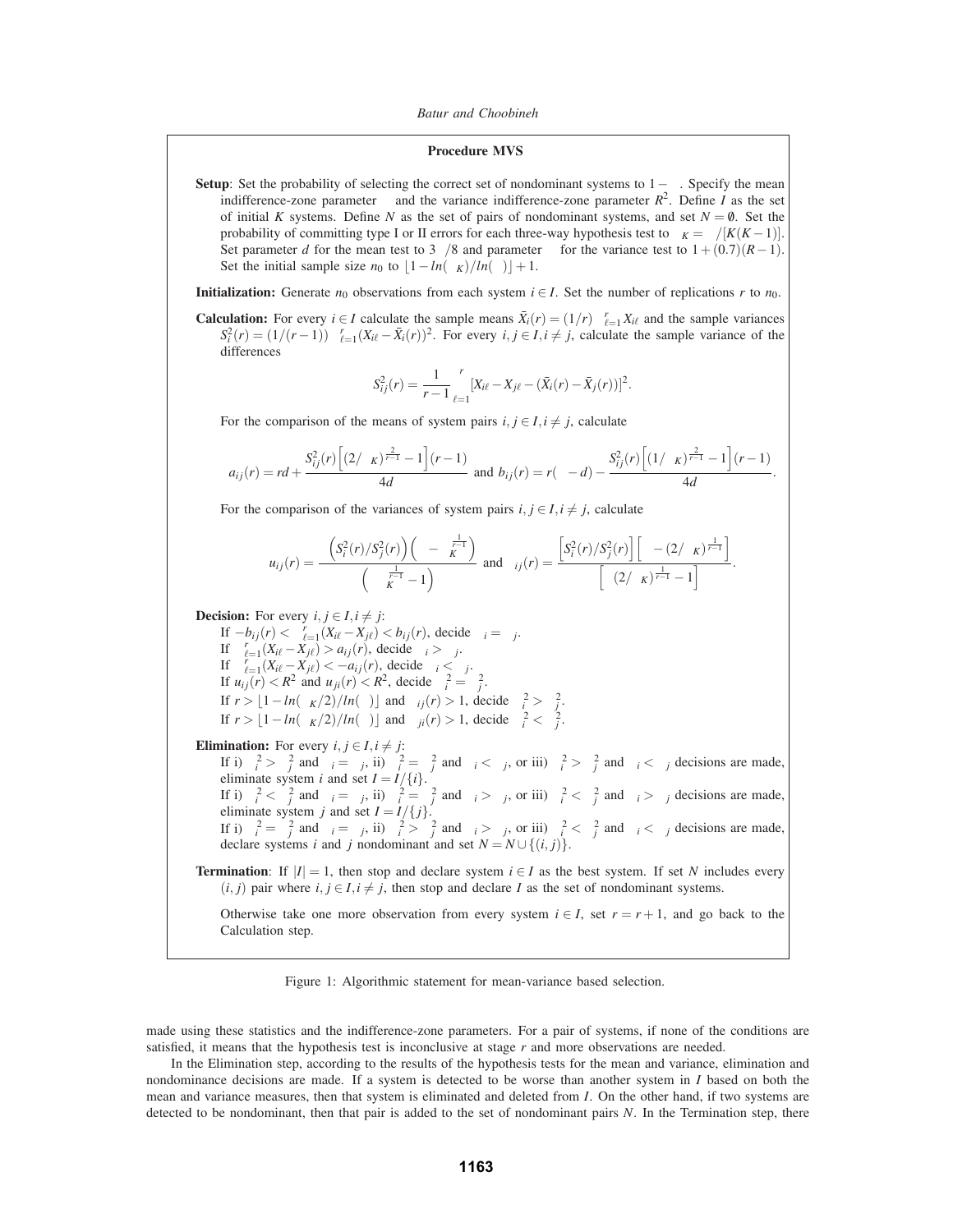are two stopping rules. The first rule is to stop if set *I* includes only one system. In this case the system in set *I* is declared as the best system with probability  $1-\alpha$  based on both the mean and variance measures. The second rule is to stop if all pairs of the systems in set *I* is included in set *N*. This means that for every pair of systems that have not been eliminated, a nondominance decision is made. In this case, set *I* is declared the set of nondominant systems with probability  $1-\alpha$  based on both the mean and variance measures.

# **3 EXPERIMENTS**

We tested the performance of the MVS procedure on a testbed of systems with different mean and variance configurations. The testbed consists of five configurations. The performance metric of interest from each system is assumed to be normally distributed. Also it is assumed that a *larger* mean is preferred.

The experiment configurations are presented in Table 1. The correct set of nondominant systems for each configuration is also shown in the table. In Configuration 1, the first system's mean and variance are both 1. The means and variances of the other systems are  $1-\delta$  and  $R^2$ , respectively. In this configuration System 1 is the best system because it has the largest mean and smallest variance. These mean and variance configurations are called *slippage* configurations because the differences in the mean values between the best system and the other systems are all equal to the mean indifference-zone parameter δ. Similarly, the ratios of the variances of the inferior systems to the best system are all equal to the variance indifference-zone parameter  $R^2$ .

|                 |          | Sys. 1       | Sys. 2       | .                               | Sys. $i$                     | $\cdots$ | Sys. $K$                       | Correct $N$ set |
|-----------------|----------|--------------|--------------|---------------------------------|------------------------------|----------|--------------------------------|-----------------|
| Configuration 1 | Mean     |              | $1-\delta$   | $\cdots$                        | $1-\delta$                   | .        | $1-\delta$                     | {1}             |
|                 | Variance |              | $R^2$        | $\cdots$                        | $R^2$                        | .        | $R^2$                          |                 |
| Configuration 2 | Mean     |              | $1-\delta$   | $\cdots$                        | $1-\delta$                   | .        | $1-\delta$                     | $ 1\rangle$     |
|                 | Variance |              |              | $\cdots$                        |                              | $\cdots$ |                                |                 |
| Configuration 3 | Mean     |              |              | .                               |                              | .        |                                | {1}             |
|                 | Variance |              | $R^2$        | .                               | $R^2$                        | .        | $R^2$                          |                 |
| Configuration 4 | Mean     |              | $1-\delta$   |                                 | $\cdots \quad 1-(i-1)\delta$ |          | $\cdots \quad 1 - (K-1)\delta$ | {All systems}   |
|                 | Variance | $R^{2(K-1)}$ | $R^{2(K-2)}$ | $\cdots$                        | $R^{2(K-i)}$                 | .        |                                |                 |
| Configuration 5 | Mean     |              | $1-\delta$   | $\mathbf{r} \cdot \mathbf{r}$ . | $1-(i-1)\delta$              |          | $\cdots \quad 1-(K-1)\delta$   | $\{1\}$         |
|                 | Variance |              | $R^2$        | $\cdots$                        | $R^{2(i-1)}$                 |          | $R^{2(K-1)}$                   |                 |

Table 1: Configurations of the systems tested ( $\delta > 0$  and  $R > 1$ ).

In Configuration 2, the mean measures have the slippage configuration and the variances are all ones. In this configuration system 1 is the best because systems are equivalent based on the variance but system 1 is better based on the mean. In Configuration 3, the variance measures have the slippage configuration and the means are all ones. In this configuration system 1 is the best because systems are equivalent based on the mean but system 1 is better based on the variance.

In Configuration 4, both mean and variance values decrease as the number of systems *K* increases. Hence, if a system has larger mean, it also has a larger variance. So all systems are nondominant. In Configuration 5, the mean values decrease but the variance values increase as *K* increases. Hence, system 1 is the best system with the largest mean and smallest variance.

In the experiments the nominal PCS is set to  $1-\alpha = 0.95$ . The mean indifference-zone value is set to  $\delta = 0.1$ , and the variance indifference-zone value is set to  $R^2 = (1.1)^2$ . We replicate each experiment 1000 times. The following statistics are reported: the estimated PCS and the sample average of total number of observations (SATO) that is required to select the set of nondominant systems. The SATO value provides a measure of the computational efficiency of the procedure.

In Table 2 the results of the experiments are presented when  $K = 2$ . As seen in the experiments all PCS values are above the prespecified level  $1 - \alpha = 0.95$ . The results of the experiments when  $K = 5$  are presented in Table 3. When we compare the SATO values in Tables 2 and 3, we observe that Configuration 4 requires significantly more observations when  $K = 5$  compared to  $K = 2$  case. This is due to the fact this configuration includes systems which are nondominant such that the mean and variance measures of the neighboring systems only differ by the indifference-zone amount. Hence, as the number of these nondominant systems increases, it becomes more and more difficult for the procedure to make a decision. On the other hand, we observe that increasing the number of systems in Configuration 5 has a smaller increasing effect in SATO because the new systems with smaller means and larger variances are easier to eliminate by the best system.

In order to show the performance of the MVS procedure when systems have mean or variance values within the indifference zone, additional system configurations shown in Table 4 are tested. In Configuration 6 the mean performance measures are within the indifference zone. So the MVS procedure is expected to make  $\mu_1 < \mu_2$  or  $\mu_1 = \mu_2$ decisions. Both decisions are considered correct because the mean of system 2 is larger than the mean of system 1;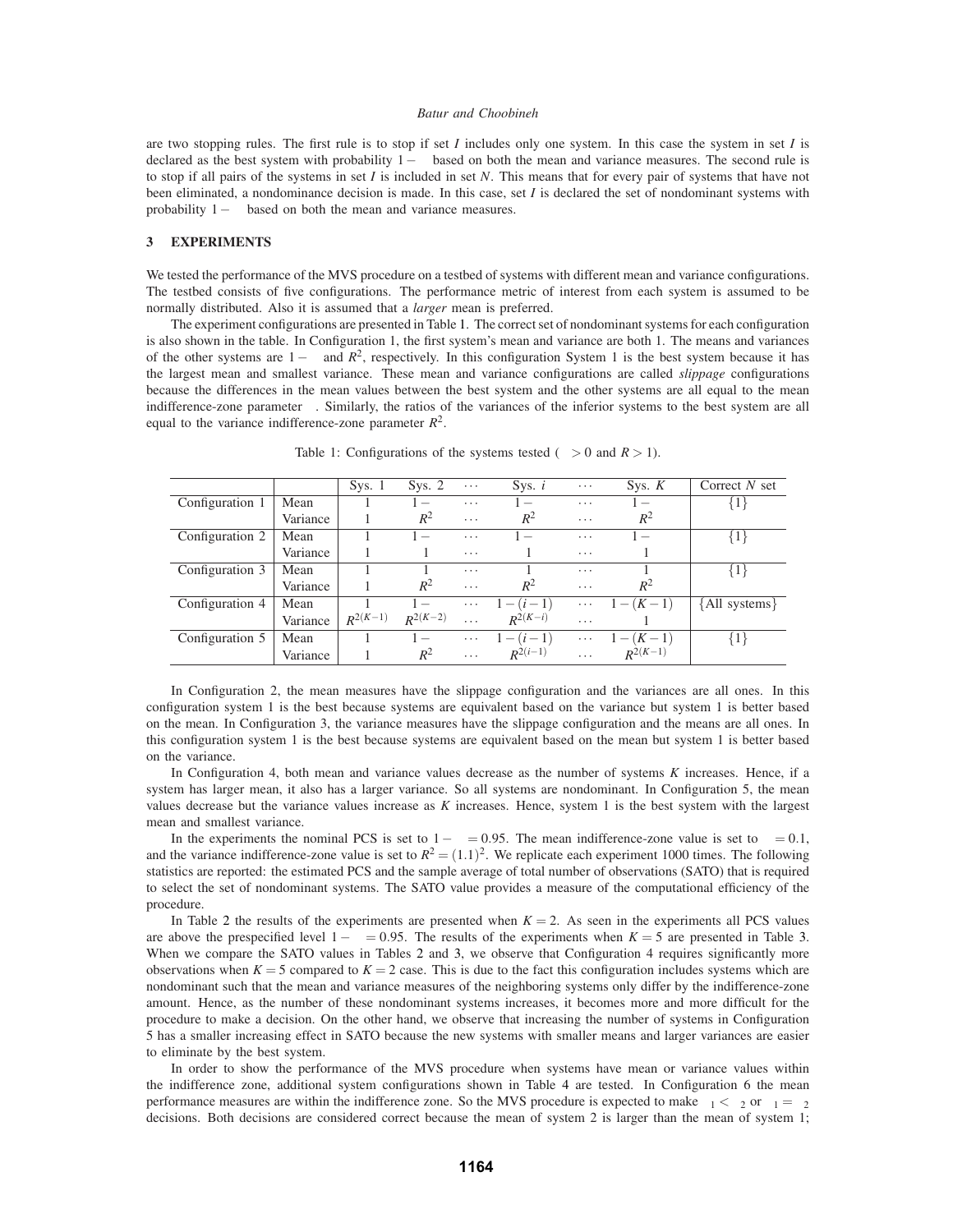|                 | <b>SATO</b> | <b>PCS</b> |
|-----------------|-------------|------------|
| Configuration 1 | 4.135       | 1.00       |
| Configuration 2 | 3,877       | 0.97       |
| Configuration 3 | 5,055       | 0.98       |
| Configuration 4 | 4,127       | 0.97       |
| Configuration 5 | 4,243       | 1.00       |

Table 2: Results of the experiments when  $K = 2, \delta = 0.1$ , and  $R = 1.1$ .

Table 3: Results of the experiments when  $K = 5, \delta = 0.1$ , and  $R = 1.1$ .

|                 | <b>SATO</b> | <b>PCS</b> |
|-----------------|-------------|------------|
| Configuration 1 | 17.226      | 1.00       |
| Configuration 2 | 16,068      | 0.99       |
| Configuration 3 | 20,464      | 0.99       |
| Configuration 4 | 34,569      | 0.98       |
| Configuration 5 | 9.484       | 1.00       |

however, the difference is so small that the equality decision is also considered correct. When these two decisions are combined with the fact that the variance of system 2 is larger than the variance of system 1, the selection of system 1 as the best system or the selection of both systems as nondominant are considered correct.

Table 4: Configurations of the systems within the indifference zone ( $\delta > 0$  and  $R > 1$ ).

|                      |          | Sys.1 | Sys. 2                      | Correct $N$ set       |
|----------------------|----------|-------|-----------------------------|-----------------------|
| Configuration 6 Mean |          |       | $1+\delta/2$                | $\{1\}$ or $\{1, 2\}$ |
|                      | Variance |       | $R^2$                       |                       |
| Configuration 7      | Mean     |       | $1+\delta$                  | ${2}$ or ${1, 2}$     |
|                      | Variance |       | $R_s^2$ where $1 < R_s < R$ |                       |

In Configuration 7 the variance values are within the indifference zone. So both  $\sigma_1 < \sigma_2$  and  $\sigma_1 = \sigma_2$  decisions are considered correct. When these two decisions are combined with the fact that the mean of system 2 is larger than the mean of system 1, the selection of system 2 as the best system or the selection of both systems as nondominant are considered correct.

The results of the experiments for these configurations are presented in Table 5. The  $R_s$  value is set to  $1.05 < R$ . As seen in the results for both configurations the PCS value is larger than the prespecified PCS of 0.95.

## **4 CONCLUSION AND FUTURE WORK**

The traditional approach in ranking and selection procedures in simulation is to compare systems based on a mean performance metric of interest. However, mean is only a measure of the average behavior of the system. A system with the best mean can have a very large variance. Variance is a measure of the risk associated with the system performance. A system with high variance is generally undesirable. Hence, systems must be compared based on both the mean and variance measures. In this paper we present a mean-variance dominance based ranking and selection procedure for comparing *K* systems based on a performance metric of interest. In this procedure simulated systems are compared based on both the mean and variance performance measures. The system with the largest (or smallest) mean and the smallest variance is defined as the best system. If some systems are better in terms mean but worse in terms of the variance, then the procedure selects a set of nondominant systems with a prespecified probability of correct selection.

As a future work we plan to extend this procedure to the comparison of systems based on multiple performance metrics, e.g., comparing alternative distribution networks based on the delivery times and unit delivery costs. Also, comparing systems in the existence of stochastic constraints involving mean or variance measures is a problem that can be tackled by the selection technique presented in this paper.